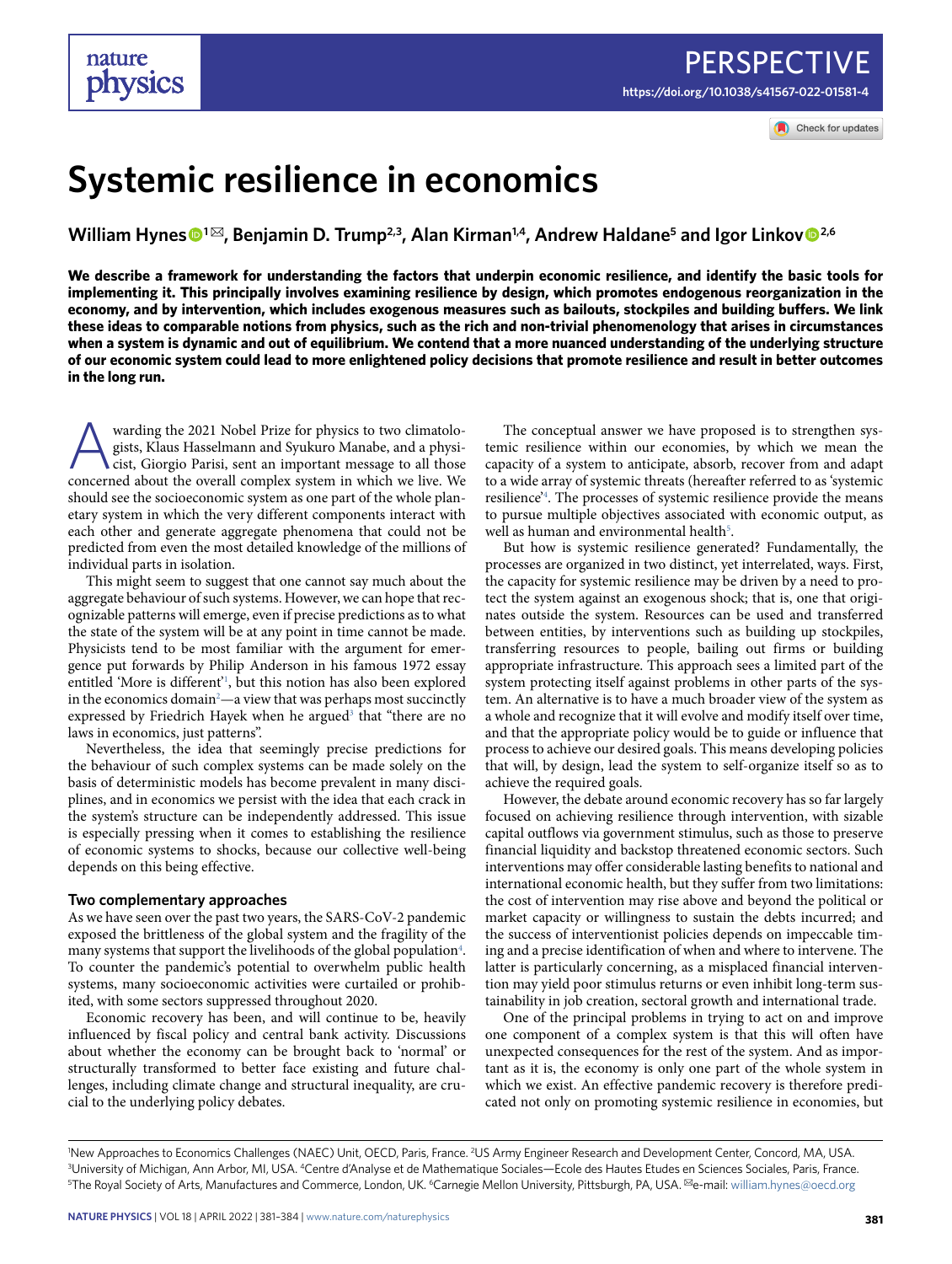## Perspective **NaTure Physics**

#### <span id="page-1-0"></span>**Table 1 | The activities, goals, costs and concerns of RBD and RBI**

|                                 | <b>RBD</b>                                                                                                               | <b>RBI</b>                                                                                                                                                    |
|---------------------------------|--------------------------------------------------------------------------------------------------------------------------|---------------------------------------------------------------------------------------------------------------------------------------------------------------|
| How is resilience<br>conferred? | Through<br>self-organized<br>and adaptive<br>relationships and<br>dependencies                                           | Through a transfer of<br>resources/energy from<br>one system to another                                                                                       |
| What is the primary<br>goal?    | To promote<br>survivability<br>through passive<br>and immediate<br>recovery/adaptation<br>to environmental<br>disruption | Stabilize and direct<br>system recovery and<br>reorganization in<br>normatively preferred<br>and purposeful<br>structures, services and<br>outcomes           |
| Energy/resource costs           | Initially high, but with<br>potential cost savings<br>over time                                                          | Initially low, but<br>potentially vast and<br>compounding over time                                                                                           |
| Potential concerns              | RBD recovery and<br>adaptation may<br>reorganize the system<br>in a normatively<br>unfavourable manner                   | RBI recovery and<br>adaptation may<br>incentivize system<br>structures and<br>dependences that<br>are increasingly<br>unsustainable, or ignore<br>future risk |

also on how we are able to promote systemic resilience in underlying subsystems and connected human and environmental systems. In this regard, it is equally important to find the appropriate and achievable balance between systemic resilience by design (RBD) and by intervention (RBI) $67$  $67$ . Table [1](#page-1-0) distinguishes the characteristics of these two types of resilience.

#### **Efficiency of economic systems at equilibrium**

Economists tend to conceptualize the macroeconomy on the basis of "equilibrium" thinking, whereby after a disturbance, the system will eventually return to its previous relatively steady state[8](#page-3-7). One of the basic theorems of welfare economics shows that economic systems are 'efficient' at equilibrium, but it is assumed that there is an 'invisible hand' (usually interpreted to mean 'markets') that brings an economy or market to equilibrium.

However, this is at the heart of a problem widely discussed in physics—out-of-equilibrium states and convergence. Unfortunately, economists have been unable to show, even in the simplest model, that starting from an out-of-equilibrium state, a market or an economy, even with frictions removed, will self-organize into such an efficient state. The effort to do so came to a halt in 1970s with the impossibility results of Sonnenschein<sup>[9](#page-3-8)</sup>, Mantel<sup>10</sup> and Debreu<sup>11</sup>, The reaction has been simply to assume that the economy was at equilibrium and to propose policies that would make the economy more like the idealized model.

Policies that enhance competition and flexibility are claimed to promote this objective. Efficiency and the global economy's relatively smooth growth in the past hundred years $12$  is seen as a testament to the success of these policies. The limited volatility that member countries of the Organisation for Economic Co-operation and Development seem to have experienced from the mid-1980s onwards prompted some to call for an 'end of economic history'[13](#page-3-12). This reinforced theories based on the idea that the economy is evolving along a stable path from which it only deviates as a result of technological, demographic and 'societal' changes.

Systemic resilience within the context of economic systems is an emerging discourse, but limited studies have examined how low-level market disturbances can escalate into sectoral disruption[7](#page-3-6),[14;](#page-3-13) thus exogenous shocks are still responsible for the stochastic evolution of the economy, but they occur at the micro level and are amplified by the system. Another view is that the economy exhibits endogenous dynamics, which would cause volatile outputs even without the presence of noise in the system.

The economy can be thought of as a system of interconnected institutions and markets that is continuously correcting itself, but which eventually, but inevitably, reaches a critical state (that is, one in which small perturbations have large consequences for the whole). This may lead to cascade effects and, in the economic context, for example, a broader type of instability that impedes the flows of capital. This is the phenomenon generally defined as 'self-organizing criticality', part of the wider framework of critical phenomena and phase transitions. This term was introduced into economics by Bak et al.<sup>15</sup> and Scheinkman and Woodford<sup>16</sup>. Again, the important point here is that the critical states that may occur are rare, but the systems in question tend to self-organize in such a way that they converge to these critical states. Guzman and Stiglitz<sup>17</sup> pursued this line of thought and proposed a 'dynamic disequilibrium' macro framework based on the premise that "a better way to understand deep downturns is to think of the economy experiencing a constant evolution, marked by uncertainty, in which there is continual learning about the economic system". In this regard, learning is a form of adaptive behaviour that is both exogenously and endogenously produced by intervention and by design.

### **Incorporating RBD**

During the Great Depression (1929–1930s), the Financial Crisis (2007–2009) and thus far the SARS-CoV-2 Crisis (2019–present), localized catalysts provoked a chain reaction of systemic disruption across the globe, and within many facets of daily life. What had been individual problems led to a systemic collapse. At the onset of each event, the need for financial backstopping became a common problem linking the various disrupted systems together—from manufacturing and industry to employment, health, education and beyond.

When governments allocate vast amounts of capital to preserving everything from household mortgages to payroll and labour, food and utility assistance, and various other core essentials, the intention is to aid a failing system by conferring enough resources not only to stave off systemic collapse, but also to stimulate a more robust recovery—these are examples of RBI, which will certainly be needed to navigate future crises.

However, for RBI to be effective, future economic systems must incorporate RBD. Structuring systems in a manner that promotes their self-organization around post-disruption recovery will ultimately better position the financial system to minimize the resources required to rebuild affected systems, and simultaneously generate greater system stability.

If global society is to strive for RBD in the coming years, the financial system's core stakeholders must lead the way. In 2015, the report '*Completing Europe's Economic and Monetary Union*' authored by the 'five presidents' Juncker, Tusk, Dijsselbloem, Draghi and Schulz<sup>[18](#page-3-17)</sup> called for a binding convergence process towards more resilient economic structures. The essence of the argument was that economies with 'better' structures were better able to withstand shocks. The call for resilience was, in fact, a call to make economies more 'efficient and flexible'. At the same time, G20 members agreed to implement a range of measures to enhance systemic resilience among their respective economies.

This included facilitating the effective reallocation of labour, promoting labour market inclusion and designing efficient social security systems; promoting productivity growth and entrepreneurship; exercising prudent management of public finances; and reducing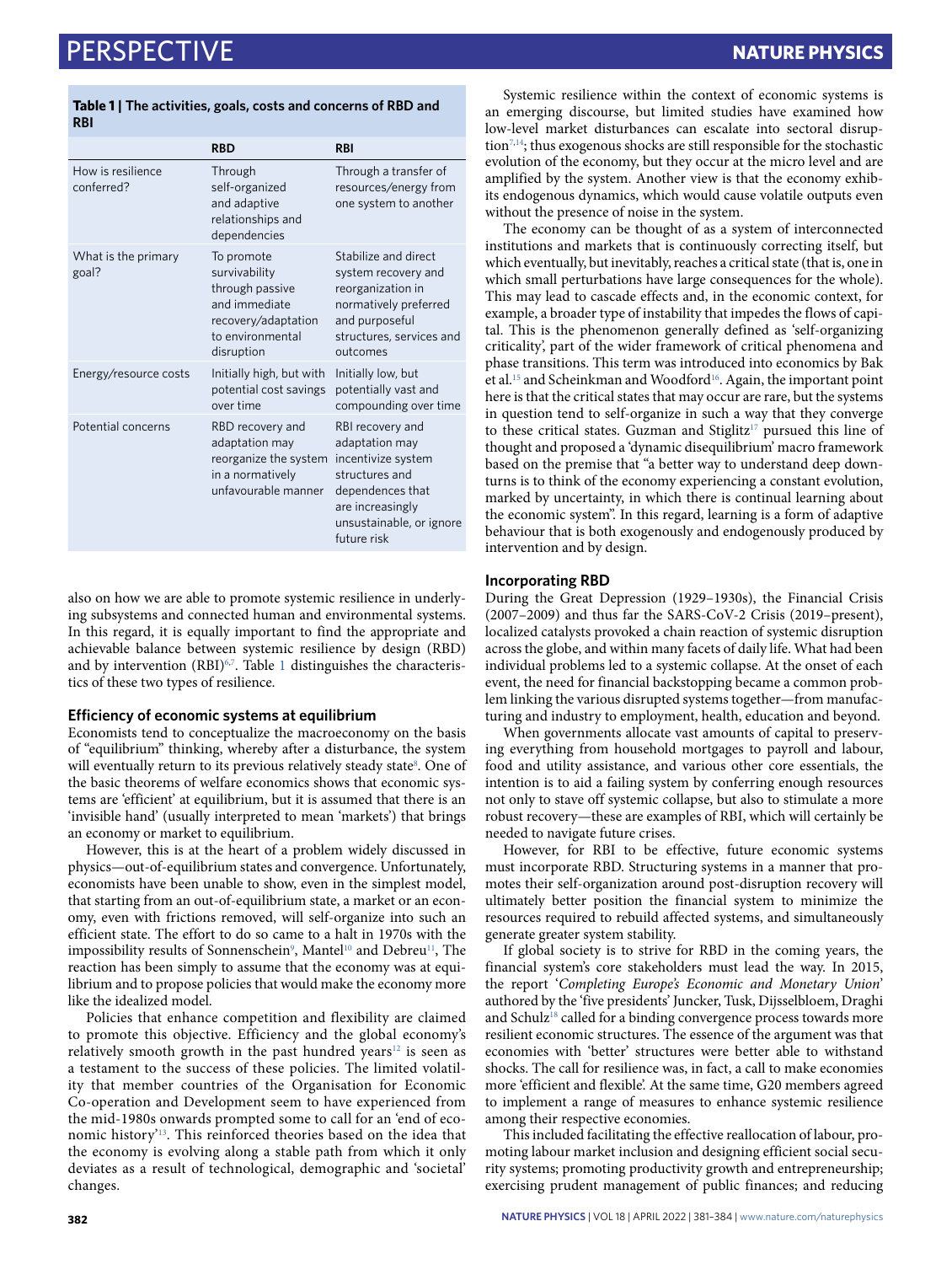vulnerabilities in transactional and information systems. In finance, it included harnessing the benefits of capital flows; enhanced monitoring and surveillance of cross-border risks; addressing excessive external imbalances; and promoting international cooperation on economic policies. Sondermann<sup>[19](#page-3-18)</sup> claimed that economies that had facilitated such developments did, in fact, weather shocks better than those with weaker structures. In particular, he argued that rigidities in labour markets, limited competition in product markets, outdated business framework conditions and the quality of government services represent the main obstacles to mitigating shocks. All of this suggests that there was still a belief that removing the impediments to the freedom of action of the individuals and components of the system would automatically enhance its functioning.

Yet, paradoxically, this was in the aftermath of a major financial crisis that, in large part, resulted from moves to make financial markets less constrained and more flexible. The reaction to an internal upheaval caused by a removal of constraints in an important part of the economy was, counterintuitively, to progressively remove more constraints in other parts of the economy and to eliminate what were regarded as 'frictions' or 'imperfections' that led to 'market failures'. However, both theory and the evidence from the recent past go against this sort of recommendation and suggest that the measures mentioned by the G20 actually diminish resilience.

Consider two examples. The first concerns labour markets. There has been a steady move towards an expansion of the 'gig economy' in which workers are independent contractors who are paid to take on tasks by those who require their services. In many countries, unemployment protection, healthcare cover and other benefits do not apply to these workers. This makes the market extremely flexible, but has left a considerable part of the workforce with precarious incomes and little or no access to financial services. As Weil<sup>20</sup> argues, the result has been declining wages, eroding benefits, inadequate health and safety conditions and ever-widening income inequality for society as a whole. This is not evidence of resilience, which involves protecting all the components of a system and not a particular class of individuals. Indeed, the reaction has been, in some countries, to classify such workers as employees and to give them back access to the facilities that they had progressively lost. It would be prudent to understand how and why these frictions emerged before trying to remove them in the name of efficiency.

As a second example, consider financial markets. Their traditional role was to direct the money of those who wished to invest to the most gainful activities. Indicators such as stock market indices were supposed to provide a picture of the general health of the economy. The price of shares in the most productive and profitable activities would rise, while shares in activities that performed less well would stagnate or fall. Yet this is not what we have observed. As Shiller<sup>21</sup> noted in his book on 'rational exuberance', financial market indices have become more and more detached from the performance of the 'real economy'. The fact that the stock market has flourished during the pandemic does not mean that the majority of the population has benefited from this evolution.

### **Applying the best science and economics**

The physical sciences provide evidence for the necessity of a by-design conferral of resilience. Systemic capacity for resilience is a recurring theme in complex systems: without the structural and material capacity for recovery and adaptation to disruption, then system collapse is likely to occur over a given period of time. The physical world is fundamentally dynamic, with systems constantly changing and adapting to shifting incentives and constraints. The laws of physics track the conservation of energy and matter through dynamic transitions, and interventions are constrained by the governing laws. In economics, considerations are usually static and financial interventions are often not constrained by any physical reality—especially recently.

Economic systems interact with a range of other systems in a network structure. The SARS-CoV-2 crisis is an illustration of how systems change each other. The 2020 health crisis was made far worse by the 2008 financial crisis, or more precisely, the austerity measures that left many health systems without the basic resources such as protective clothing needed to cope with a sudden, unexpected upsurge in the number of patients<sup>7</sup>. As socioeconomic activity waned following government orders for quarantine and self-isolation, systemic disruption spread beyond the public health domain and into economics and finance, and even the broader political systems of various states. The loss of functionality triggered by this single disruption requires robust recovery to minimize extensive and even permanent multisystem losses, but ensuring recovery in the economic system will be insufficient to help address a range of existing problems that were exacerbated by the COVID-19 crisis.

Resilience begins with understanding individuals and how the ways in which economies try to reallocate resources after shocks affect workers and citizens. Data from the World Health Organization (WHO) show how the pandemic provoked high levels of stress and anxiety owing to lockdowns, quarantines, loss of routine and loss of employment. Drug and alcohol abuse and gender-based violence have risen in lockstep with unemployment and lockdowns. Psychological resilience is key to absorbing and adapting to social and economic shocks. A McKinsey report confirmed how investing in public health is required to accelerate post-COVID-19 economic recovery<sup>22</sup>, while Smith et al.<sup>[23](#page-3-22)</sup> stated that investments in brain health and brain skills are critical for post-COVID-19 economic recovery and long-term economic resilience.

To return to the problem of climate change and its socioeconomic consequences, we have to focus on the whole system. Although we see the effects of global warming on the various components of the system and human activity in different areas of the world, these cannot be treated in isolation. The work of this year's Nobel laureates in physics emphasizes the impact of the interlocking structure of the whole system. Ignoring the effects of the modifications to the climate system on different areas of the globe and the resultant dramatic effects on the populations of those areas explains why economists' estimates of the damage involved are so much lower than those of climate scientists. Flooding following on from prolonged heatwaves and drought, and migration as a result of food shortages, are examples of the way in which the system as a whole is changing. Although precise predictions of the consequences of these changes are impossible, nevertheless certain patterns emerge and can be used to guide interventions to improve the resilience of the socioeconomic system.

Perhaps the greatest weakness of the models used by economists to evaluate the cost of phenomena such as climate warming has been the underestimation of the interdependence of the components of our systems and the networks that they form. As one of us said during the financial crisis<sup>24</sup>: "seizures in the electricity grid, degradation of eco-systems, the spread of epidemics and the disintegration of the financial system, each is essentially a different branch of the same network family tree". Recent events have reinforced the necessity of emphasizing the network structure of our systems.

#### **Conclusion**

How then can such an interdependent set of networks be made more resilient to endogenous upheavals resulting from the system's tendency to self-organize into a critical state, as well as disruptions from those parts of the system over which we have only limited or no control? RBD and RBI must be undertaken simultaneously, using resilience analysis to drive implementation design and estimate the efficiency/resilience trade-offs. Resilience analysis can be used to stress test network and system intricacies, complexities and interdependencies to evaluate necessary corrective actions, regulations and policy to prevent degradation of critical function post-disruption.